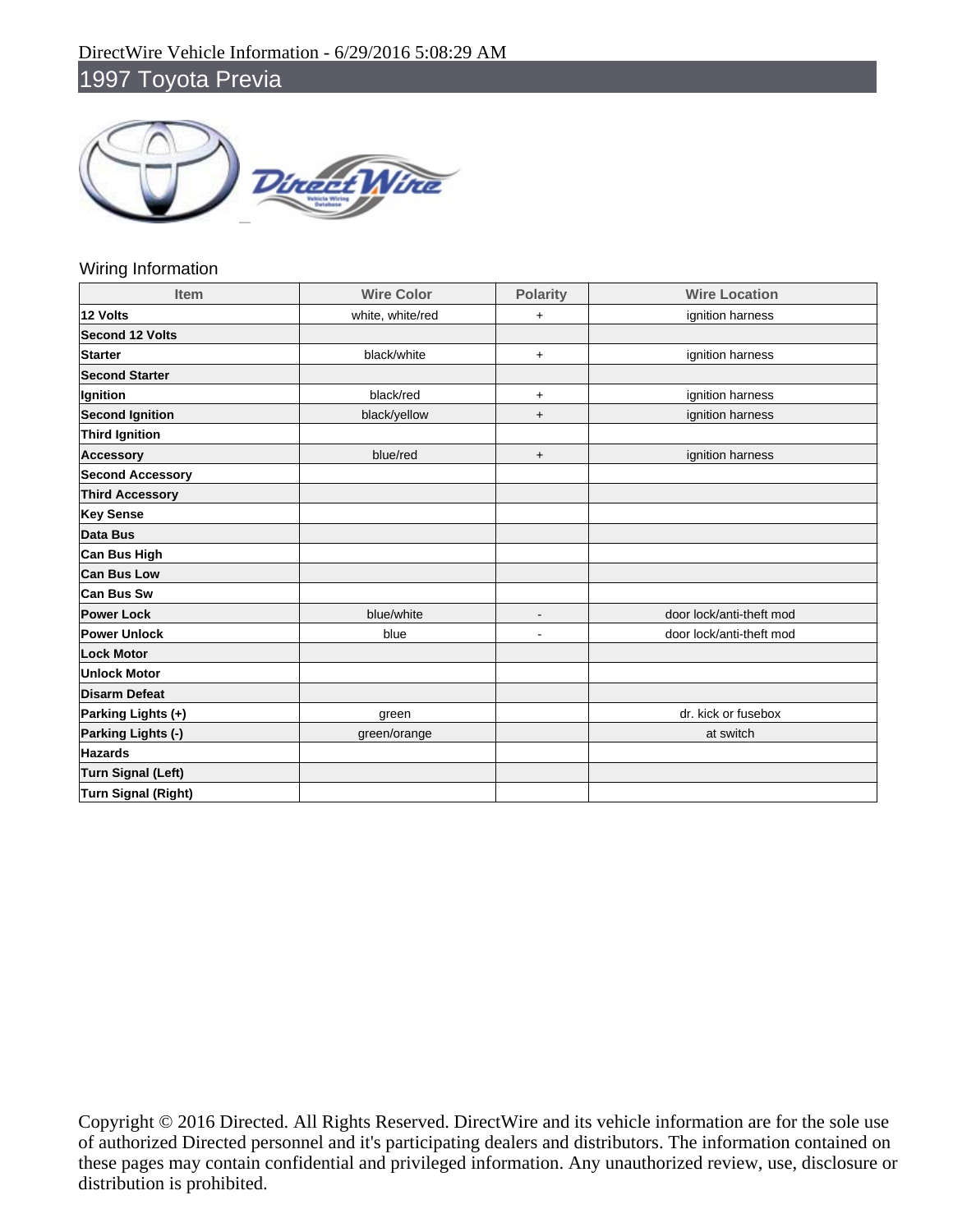### Wiring Information (Continued)

| <b>Item</b>                     | <b>Wire Color</b>   | <b>Polarity</b> | <b>Wire Location</b> |
|---------------------------------|---------------------|-----------------|----------------------|
| Headlight                       | red/white           |                 | at switch            |
| AutoLights                      |                     |                 |                      |
| <b>Reverse Light</b>            |                     |                 |                      |
| Left Front Door Trigger         | red/black           | $\blacksquare$  | under left dash      |
| <b>Right Front Door Trigger</b> |                     |                 |                      |
| Left Rear Door Trigger          |                     |                 |                      |
| <b>Right Rear Door Trigger</b>  |                     |                 |                      |
| Dome Supervision                |                     |                 |                      |
| Trunk/Hatch Pin                 | tied in with door   |                 |                      |
| <b>Rear Glass Pin</b>           |                     |                 |                      |
| <b>Hood Pin</b>                 | black/yellow        |                 | anti-theft module    |
| <b>Trunk Hatch/Release</b>      |                     |                 |                      |
| <b>Trunk Release Motor</b>      |                     |                 |                      |
| <b>Fuel Door Release</b>        |                     |                 |                      |
| Power Sliding Door (Left)       |                     |                 |                      |
| Power Sliding Door (Right)      |                     |                 |                      |
| <b>Factory Alarm Arm</b>        | arms with lock      |                 |                      |
| <b>Factory Alarm Disarm</b>     | disarms with unlock |                 |                      |
| Disarm No Unlock                | red/white           | $\blacksquare$  | anti-theft module    |
| <b>Trunk Alarm Shunt</b>        |                     |                 |                      |
| Tachometer                      | black               | <b>AC</b>       | diagnostic plug      |
| <b>Wait to Start</b>            |                     |                 |                      |
| <b>Neutral Safety</b>           |                     |                 |                      |
| <b>Clutch Pedal</b>             |                     |                 |                      |
| <b>Fuel Pump</b>                |                     |                 |                      |
| <b>Rear Defroster</b>           |                     |                 |                      |
| <b>Mirror Defroster</b>         |                     |                 |                      |
| Left Front Heated Seat          |                     |                 |                      |
| <b>Right Front Heated Seat</b>  |                     |                 |                      |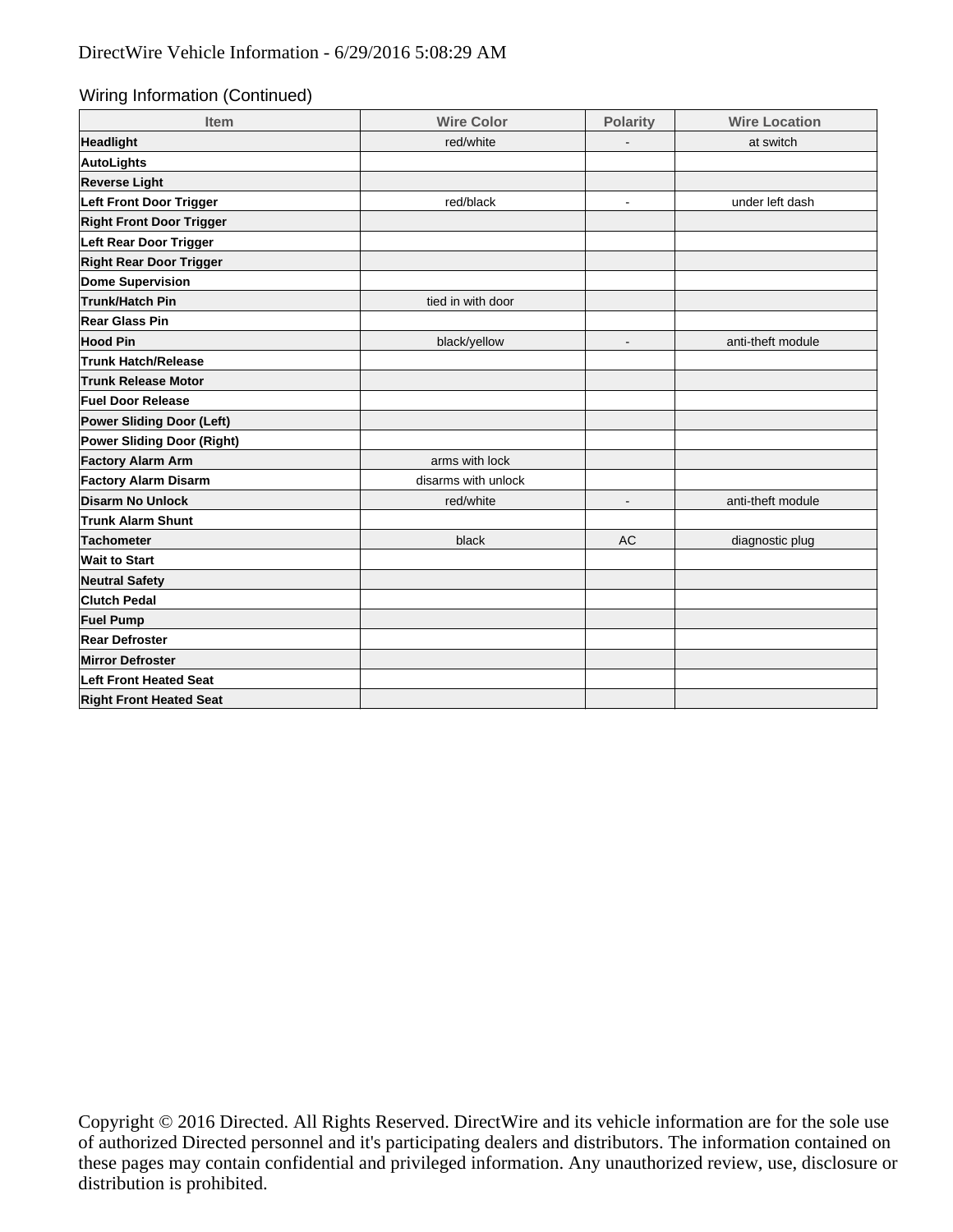Wiring Information (Continued)

| <b>Item</b>                         | <b>Wire Color</b> | <b>Polarity</b> | <b>Wire Location</b>   |  |
|-------------------------------------|-------------------|-----------------|------------------------|--|
| <b>Speed Sense</b>                  |                   |                 |                        |  |
| <b>Brake Wire</b>                   | green/white       | $+$             | brake pedal switch     |  |
| <b>Parking Brake</b>                |                   |                 |                        |  |
| <b>Horn Trigger</b>                 | green/red         |                 | steering column        |  |
| <b>Wipers</b>                       |                   |                 |                        |  |
| Left Front Window (Up/Down)         | grn/wht - red/wht | $\overline{A}$  | in drivers door        |  |
| <b>Right Front Window (Up/Down)</b> | green - red/blu   | A               | in drivers door or dkp |  |
| Left Rear Window (Up/Down)          |                   |                 |                        |  |
| <b>Right Rear Window (Up/Down)</b>  |                   |                 |                        |  |
| Sun Roof (Open/Close)               |                   |                 |                        |  |
| Sun Roof (Limit/Close)              |                   |                 |                        |  |
| <b>Memory Seat 1</b>                |                   |                 |                        |  |
| <b>Memory Seat 2</b>                |                   |                 |                        |  |
| <b>Memory Seat 3</b>                |                   |                 |                        |  |
| Radio 12V                           |                   |                 |                        |  |
| <b>Radio Ground</b>                 |                   |                 |                        |  |
| <b>Radio Ignition</b>               |                   |                 |                        |  |
| <b>Radio Illumination</b>           |                   |                 |                        |  |
| <b>Factory Amp Turn-on</b>          |                   |                 |                        |  |
| <b>Power Antenna</b>                |                   |                 |                        |  |
| Left Front Speaker (+/-)            |                   |                 |                        |  |
| Right Front Speaker (+/-)           |                   |                 |                        |  |
| Left Rear Speaker (+/-)             |                   |                 |                        |  |
| Right Rear Speaker (+/-)            |                   |                 |                        |  |
| Center Channel (+/-)                |                   |                 |                        |  |
| Subwoofer (+/-)                     |                   |                 |                        |  |
| Aux. Audio Input Left (+/-)         |                   |                 |                        |  |
| Aux. Audio Input Right (+/-)        |                   |                 |                        |  |
| RSE Video (+/-)                     |                   |                 |                        |  |
| RSE Audio Left (+/-)                |                   |                 |                        |  |
| RSE Audio Right (+/-)               |                   |                 |                        |  |
| <b>Satellite Radio 12 Volts</b>     |                   |                 |                        |  |
| <b>Satellite Radio Ground</b>       |                   |                 |                        |  |
| <b>Satellite Radio Ignition</b>     |                   |                 |                        |  |
| Satellite Radio Antenna             |                   |                 |                        |  |
| Satellite Audio Left (+/-)          |                   |                 |                        |  |
| Satellite Audio Right (+/-)         |                   |                 |                        |  |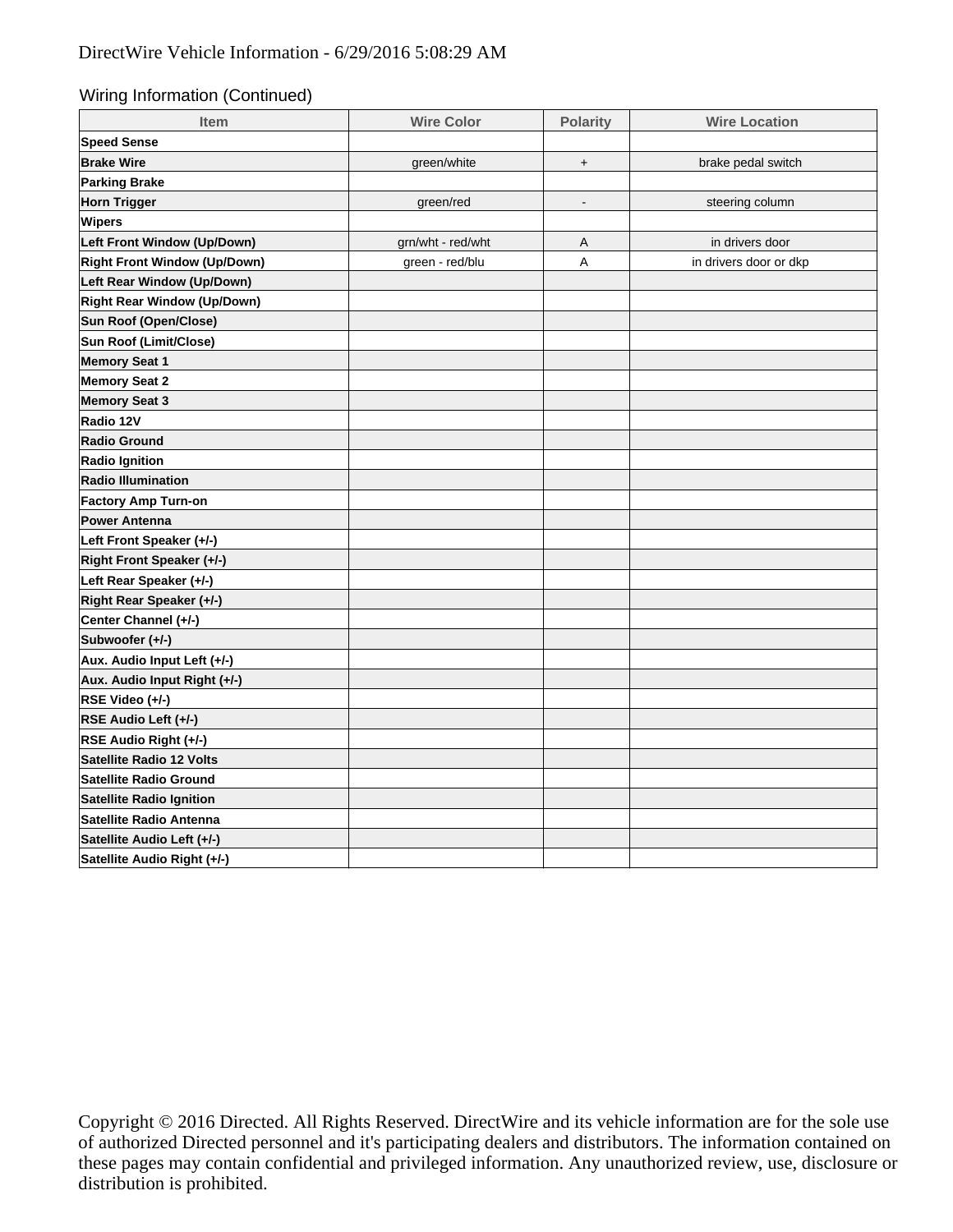# DirectWire Vehicle Information - 6/29/2016 5:08:29 AM

#### What Fits

| <b>Item</b>                 | <b>Size</b> | <b>Depth</b> | Location |
|-----------------------------|-------------|--------------|----------|
| <b>Headunit</b>             |             |              |          |
| <b>Left Front Speaker</b>   |             |              |          |
| Left Front Tweeter          |             |              |          |
| <b>Right Front Speaker</b>  |             |              |          |
| <b>Right Front Tweeter</b>  |             |              |          |
| Left Rear Speaker           |             |              |          |
| <b>Left Rear Tweeter</b>    |             |              |          |
| <b>Right Rear Speaker</b>   |             |              |          |
| <b>Right Rear Tweeter</b>   |             |              |          |
| <b>Center Channel</b>       |             |              |          |
| Subwoofer                   |             |              |          |
| <b>Left Front Headrest</b>  |             |              |          |
| <b>Right Front Headrest</b> |             |              |          |
| <b>Left Right Headrest</b>  |             |              |          |
| <b>Right Rear Headrest</b>  |             |              |          |
| Satellite Radio Tuner       |             |              |          |